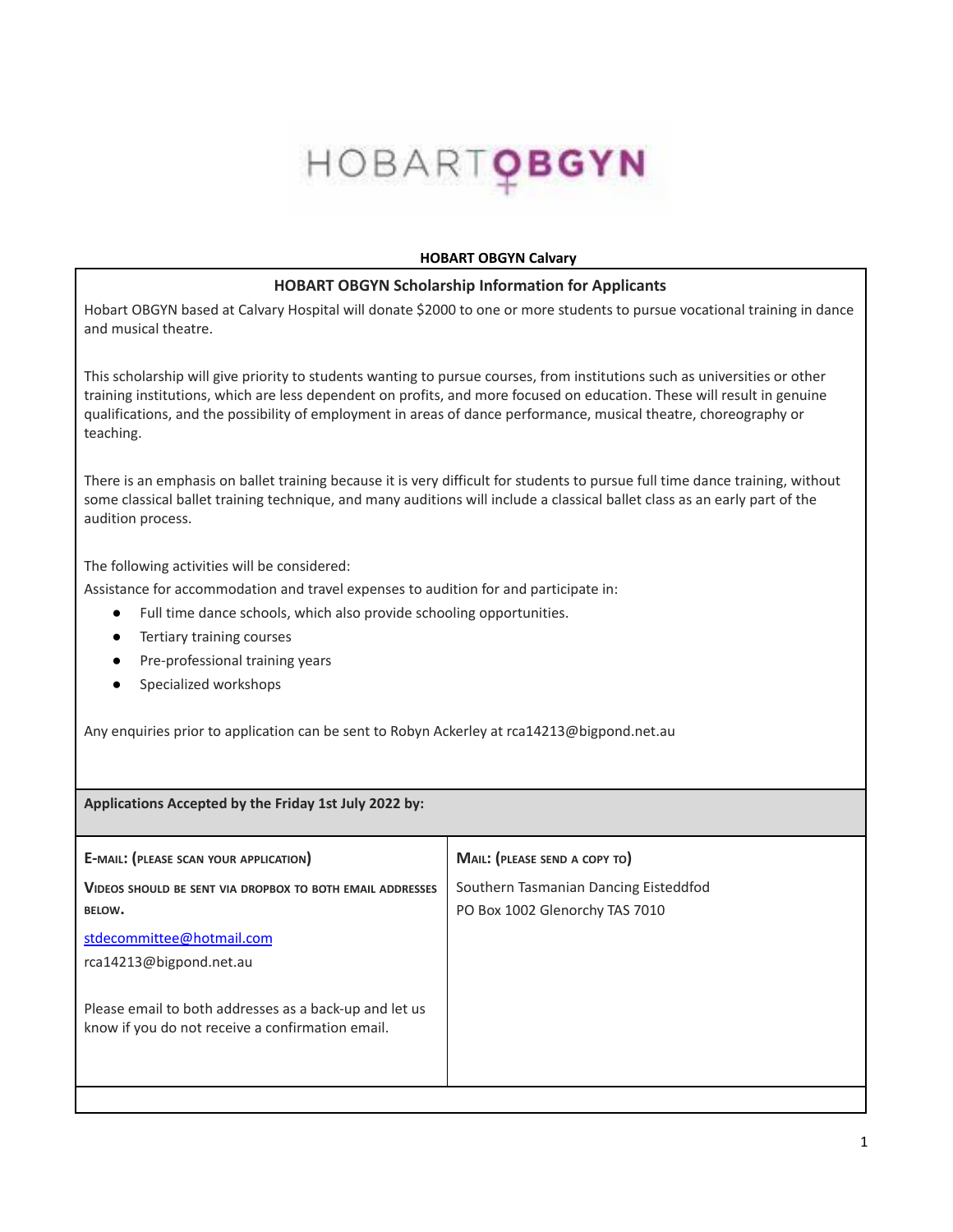| <b>Scholarship for HOBART OBGYN: applicants details:</b>                                                                                                                                                                                                                                       |  |                                                                                                      |  |  |  |
|------------------------------------------------------------------------------------------------------------------------------------------------------------------------------------------------------------------------------------------------------------------------------------------------|--|------------------------------------------------------------------------------------------------------|--|--|--|
| <b>First Name:</b>                                                                                                                                                                                                                                                                             |  | <b>Postal Address:</b>                                                                               |  |  |  |
| Surname:                                                                                                                                                                                                                                                                                       |  | Suburb:                                                                                              |  |  |  |
| Date of Birth:                                                                                                                                                                                                                                                                                 |  | State:                                                                                               |  |  |  |
| Gender:                                                                                                                                                                                                                                                                                        |  | Postcode:                                                                                            |  |  |  |
| Phone:                                                                                                                                                                                                                                                                                         |  |                                                                                                      |  |  |  |
| Preference will be given to applicants wishing to study<br>dance or related performing arts at a university, however<br>those wishing to enter grade 7 or above at a specialist<br>school will be considered. Those applicants, who are<br>shortlisted, may be required for a panel interview. |  | Parent or guardian<br>details for those<br>under 18:<br>Name:<br><b>Address:</b><br>Phone:<br>Email: |  |  |  |
| <b>Australian Citizen?</b>                                                                                                                                                                                                                                                                     |  |                                                                                                      |  |  |  |
| <b>Academic Education:</b>                                                                                                                                                                                                                                                                     |  |                                                                                                      |  |  |  |
| <b>Your Dance School Details:</b>                                                                                                                                                                                                                                                              |  |                                                                                                      |  |  |  |
| Dance Schools and years attended at each, even if concurrent:<br>Dance styles studied:                                                                                                                                                                                                         |  |                                                                                                      |  |  |  |
| Exam and other relevant results that you would like to include:                                                                                                                                                                                                                                |  |                                                                                                      |  |  |  |
| This application must include a supporting letter from your current dance school, as well as a written consent from your<br>parents or guardian if you are under 18 years.                                                                                                                     |  |                                                                                                      |  |  |  |
|                                                                                                                                                                                                                                                                                                |  |                                                                                                      |  |  |  |

г